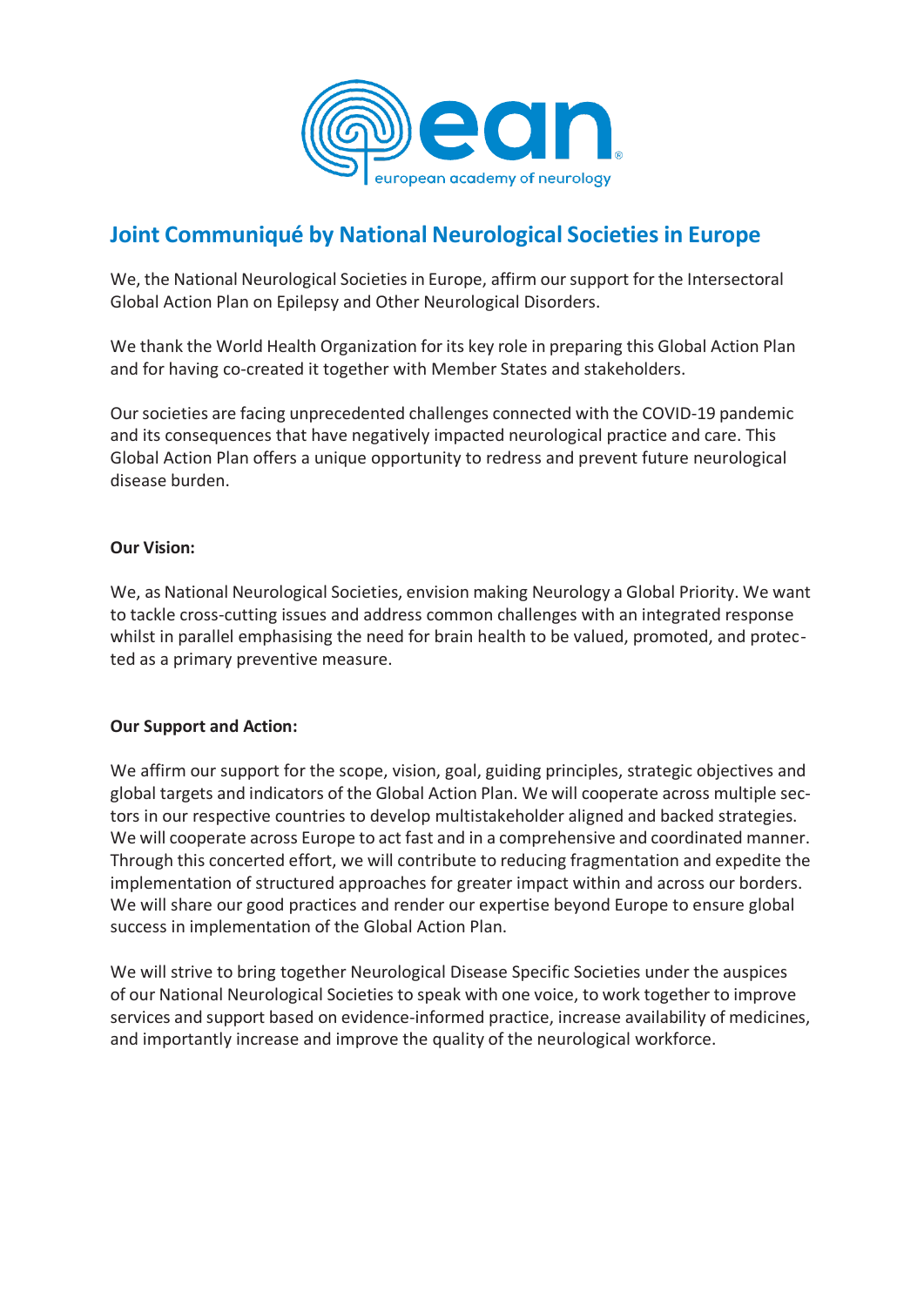

# **Joint Communiqué by National Neurological Societies in Europe**

#### **An interconnected European Neurological Force:**

The European Academy of Neurology unites our 47 national societies and represents more than 45,000 neurologists to promote neurological excellence in Europe and across the world, leading to better patient care and outcomes.

EAN is keen to work with authorities and policymakers at national, European and global levels in support of Brain Health and neurological care and treatment. United under the auspices of the European Academy of Neurology, we will build on its well-established partnerships with national, pan-European and international organisations to ensure quality health care and support for patients and their families to promote Brain Health and overcome health inequities in neurological care and treatment in Europe.

We will reinforce cooperation on digitalising our health systems, contribute to the development of secure, efficient and transparent exchange of health data, conduct joint research and share and make accessible education and professional training for neurologists across Europe.

#### **Conclusion**

We, as Presidents and Delegates representing 41 National Neurological Societies in Europe sign this Joint Communiqué to work together on further steps for adoption and implementation of the Intersectoral Global Action Plan on Epilepsy and Other Neurological Disorders, leveraging our long-standing collaboration, expertise, and resources.

#### **About the EAN – The Home of Neurology**

The European Academy of Neurology (EAN) is Europe's home of neurology. Founded in 2014, through the merger of two European neurological societies, EAN represents the interests of more than 45,000 individual members and 47 national institutional members from across the continent.

#### [www.ean.org](http://www.ean.org/)

**Contact EAN Email:** [advocacy@ean.org](mailto:advocacy@ean.org) **Ph:** +43 1 889 05 03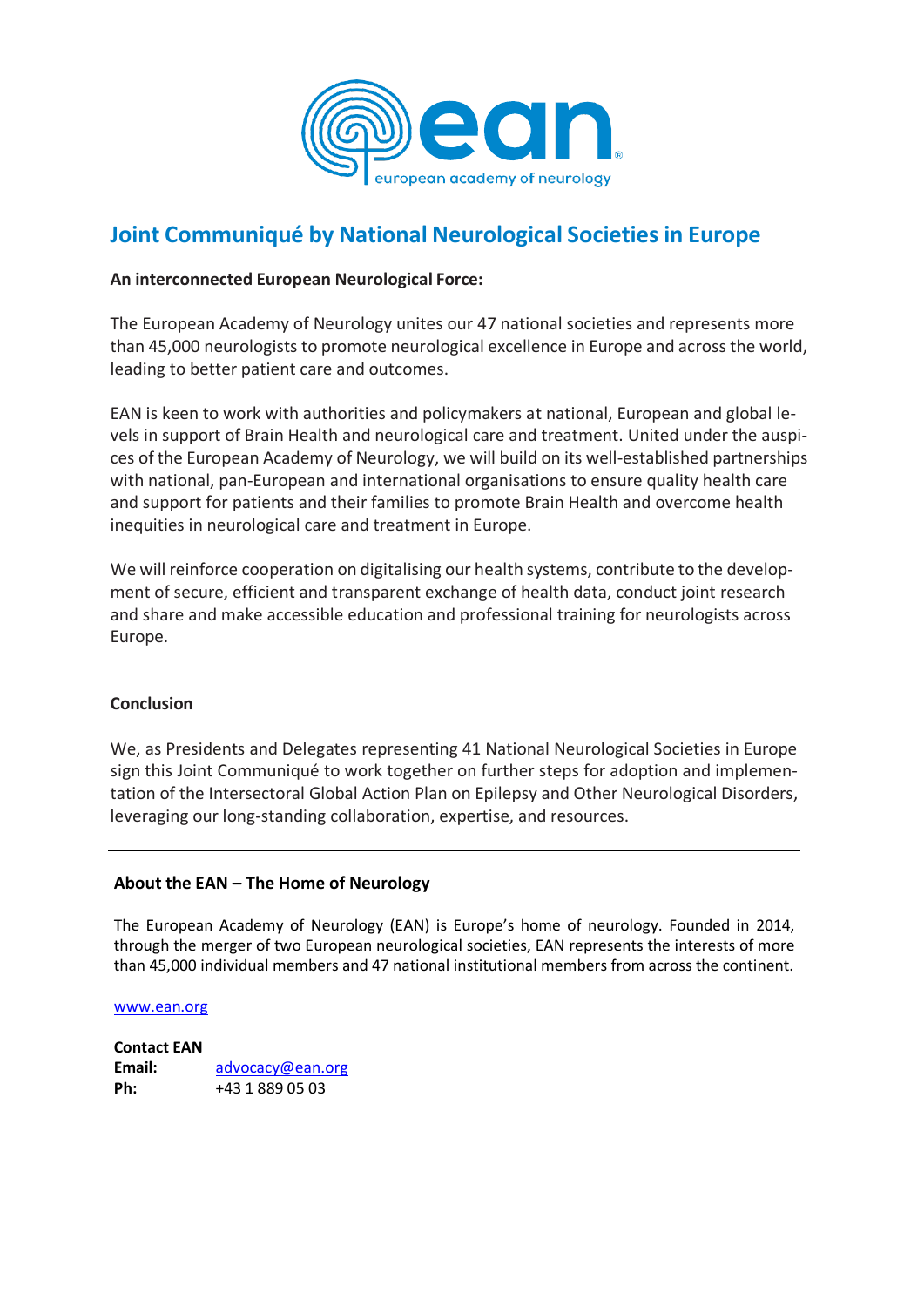

| <b>Albania</b>         | <b>Albanian Society of Neurology</b>                                          |
|------------------------|-------------------------------------------------------------------------------|
| <b>Armenia</b>         | <b>Armenian Neurologists Association</b>                                      |
| <b>Austria</b>         | <b>Austrian Society of Neurology</b>                                          |
| <b>Azerbaijan</b>      | <b>National Association of Neurologists of Azerbaijan</b>                     |
| <b>Belarus</b>         | <b>Belarussian Scientific Society of Neurologists</b>                         |
| <b>Belgium</b>         | <b>Belgian Neurological Society</b>                                           |
| <b>Bulgaria</b>        | <b>Bulgarian Society of Neurology</b>                                         |
| <b>Croatia</b>         | <b>Croatian Neurological Society</b>                                          |
| <b>Czech Republic</b>  | <b>Czech Neurological Society</b>                                             |
| <b>Denmark</b>         | <b>Danish Neurological Society</b>                                            |
| <b>Estonia</b>         | <b>Estonian Ludvig Puusepp Society of Neurologists &amp; Neurosurgeons</b>    |
| <b>Finland</b>         | <b>Finnish Neurological Association</b>                                       |
| <b>France</b>          | <b>French Society of Neurology</b>                                            |
| Germany                | <b>German Society of Neurology - DGN</b>                                      |
| <b>Greece</b>          | <b>Hellenic Neurological Society</b>                                          |
| <b>Hungary</b>         | <b>Hungarian Neurological Society</b>                                         |
| <b>Ireland</b>         | <b>Irish Institute of Clinical Neuroscience</b>                               |
| <b>Israel</b>          | <b>Israel Neurological Association</b>                                        |
| <b>Italy</b>           | <b>Italian Society of Neurology</b>                                           |
| <b>Kazakhstan</b>      | Kazakhstan National Association of Neurologists "Neuroscience"                |
| Latvia                 | <b>Latvian Association of Neurologists</b>                                    |
| <b>Lithuania</b>       | <b>Lithuanian Neurological Association</b>                                    |
| <b>Luxembourg</b>      | <b>Luxembourg Society of Neurology</b>                                        |
| <b>Moldova</b>         | Society of Neurologists of the Republic of Moldova                            |
| Montenegro             | <b>Montenegrin Neurological Association</b>                                   |
| <b>Netherlands</b>     | <b>Dutch Society of Neurology</b>                                             |
| <b>North Macedonia</b> | <b>Macedonian Society of Neurology</b>                                        |
| <b>Norway</b>          | <b>Norwegian Neurological Association</b>                                     |
| <b>Poland</b>          | <b>Polish Neurological Society</b>                                            |
| Portugual              | <b>Portuguese Society of Neurology</b>                                        |
| Romania                | <b>Romanian Society of Neurology</b>                                          |
| <b>Serbia</b>          | <b>Neurological Society of Serbia</b>                                         |
| <b>Slovakia</b>        | <b>Slovak Neurological Society</b>                                            |
| <b>Slovenia</b>        | <b>Slovenian Society of Neurology</b>                                         |
| <b>Spain</b>           | <b>Spanish Society of Neurology</b>                                           |
| <b>Sweden</b>          | The Swedish Neurological Society                                              |
| <b>Switzerland</b>     | <b>Swiss Society of Neurology</b>                                             |
| <b>Turkey</b>          | <b>Turkish Neurological Society</b>                                           |
| <b>United Kingdom</b>  | <b>Association of British Neurologists</b>                                    |
| <b>Ukraine</b>         | <b>Association of Neurologists, Psychiatrists and Narcologists of Ukraine</b> |
| <b>Uzbekistan</b>      | <b>National Neurological Society of Uzbekistan</b>                            |
|                        |                                                                               |